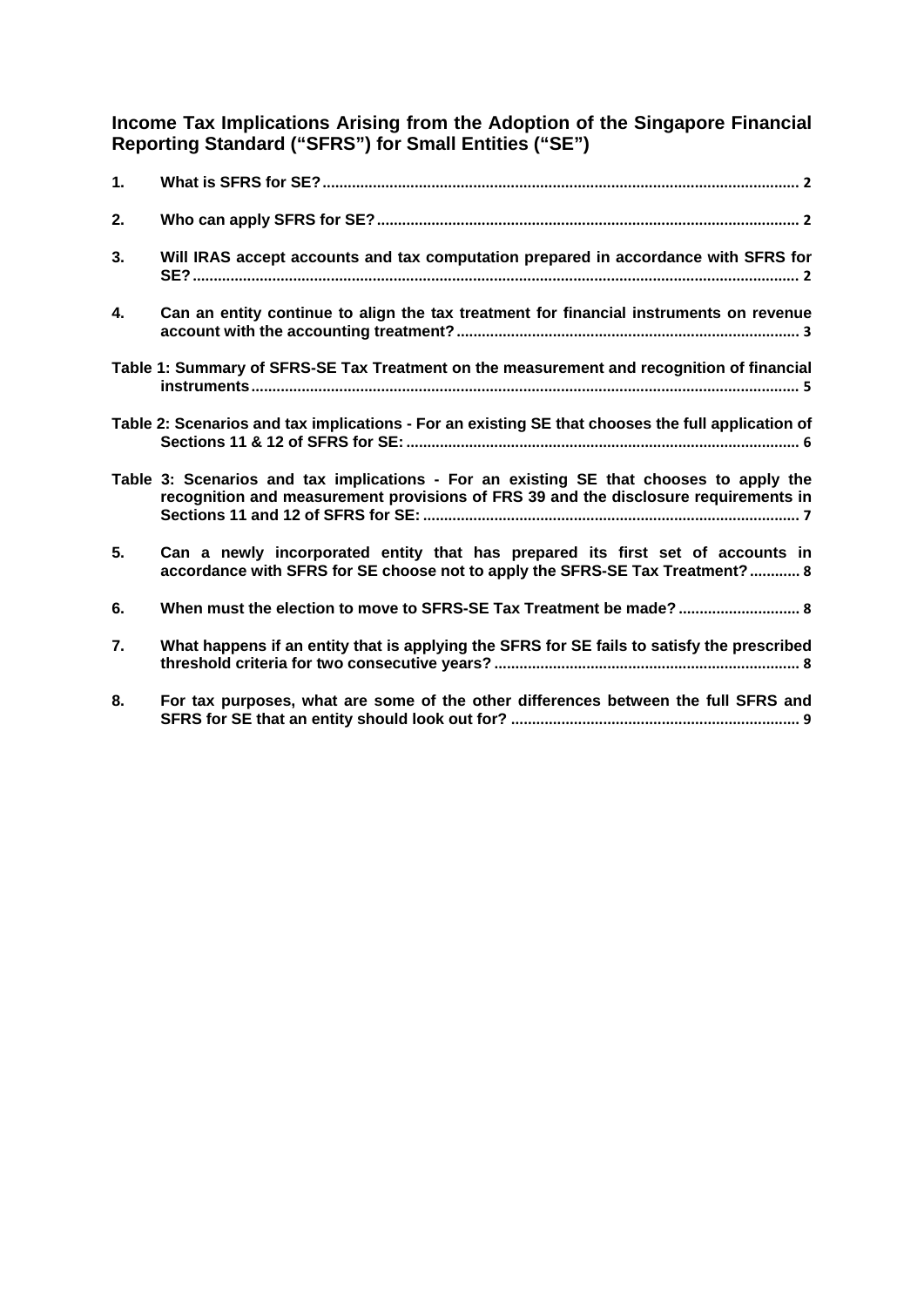# <span id="page-1-0"></span>**1. What is SFRS for SE?**

The Accounting Standards Council ("ASC") has issued a separate set of accounting standards for use by smaller entities in Singapore. This set of standards, known as the "Singapore Financial Reporting Standard for Small Entities", applies for accounting periods beginning on or after 1 January 2011.

Eligible entities have the option to apply the SFRS for SE or to continue to apply the full set of Singapore Financial Reporting Standards ("SFRS").

# <span id="page-1-1"></span>**2. Who can apply SFRS for SE?**

An entity in Singapore is eligible to use the SFRS for SE if it is not publicly accountable and it is a "small entity" by virtue of satisfying 2 out of 3 of the quantitative criteria below:

- i) Total annual revenue of not more than S\$10million;
- ii) Total gross assets of not more than S\$10million;
- iii) Total number of employees of not more than 50.

An entity is considered to be "publicly accountable" if:

- i) Its debt or equity instruments are traded in a public market or it is in the process of issuing such instruments for trading in a public market; or
- ii) It is a deposit-taking entity and/or holds assets in a fiduciary capacity for a broad group of outsiders as one of its primary businesses. This is typically the case for banks, insurance companies, securities brokers/dealers, mutual funds and investment banks; or
- iii) It is a public company defined under the Singapore Companies Act (Cap. 50); or
- iv) It is a charity defined under the Charities Act (Cap. 37).

An entity is eligible to apply the SFRS for SE only if it satisfies the above requirements for each of the previous 2 consecutive years. A newly incorporated company is eligible to use the SFRS for SE in the first 2 years of its incorporation provided it is not publicly accountable.

For details on SFRS for SE and the eligibility requirements, please refer to the [ASC's website.](http://www.asc.gov.sg/sfrs/index.htm)

### <span id="page-1-2"></span>**3. Will IRAS accept accounts and tax computation prepared in accordance with SFRS for SE?**

IRAS will accept accounts prepared in accordance with SFRS for SE that are submitted together with the entity's Income Tax Return. Tax adjustments would still have to be made in the tax computation based on the current tax rules and principles.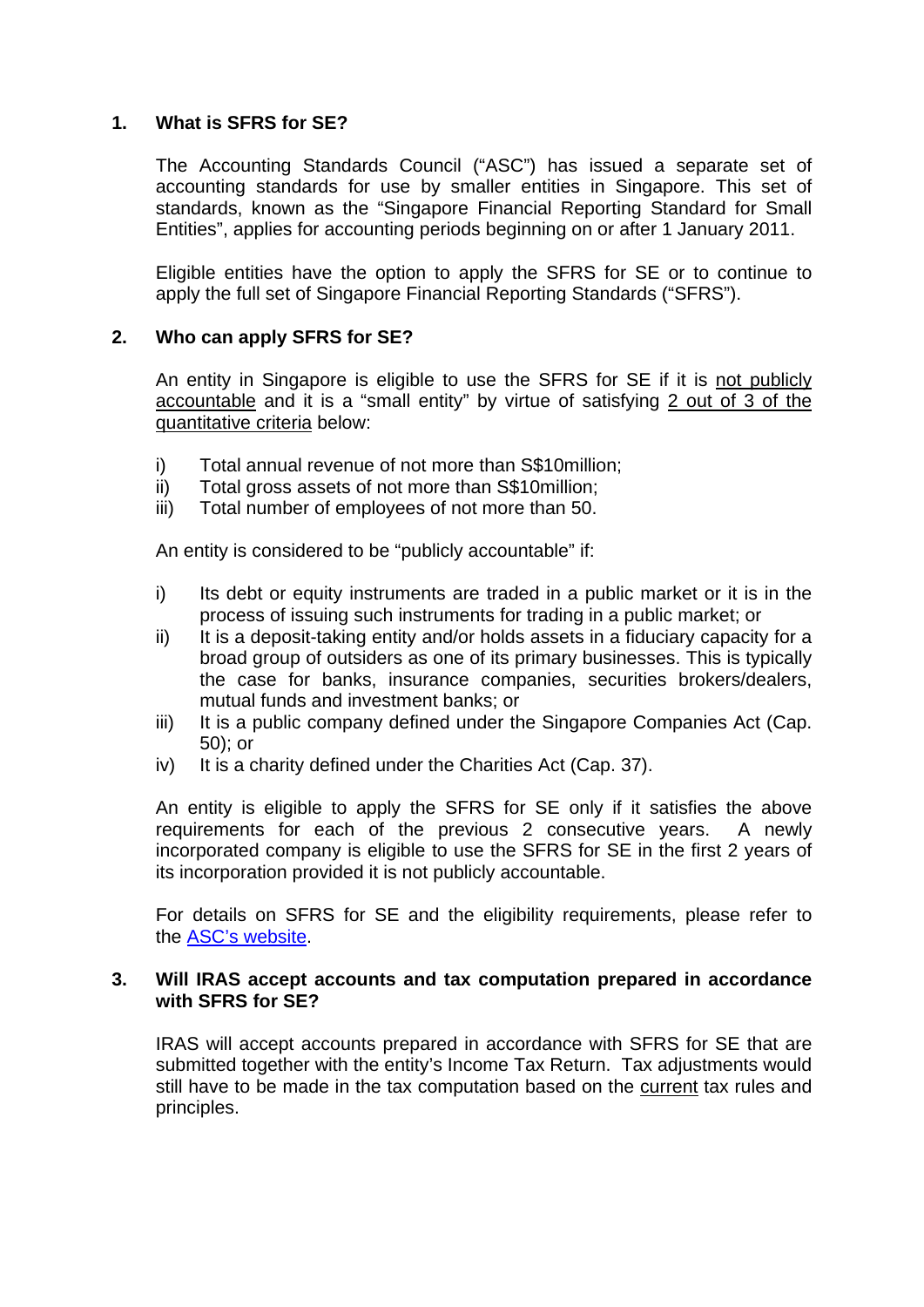### <span id="page-2-0"></span>**4. Can an entity continue to align the tax treatment for financial instruments on revenue account with the accounting treatment?**

To minimise the tax adjustments an entity has to make, IRAS is prepared to accept, for tax purposes, the accounting treatment for financial instruments *on revenue account*.

This is to the extent that the difference between the existing tax treatment and the accounting treatment under SFRS for SE is one of timing of taxation and deduction only. The income tax treatment for financial instruments *on revenue account* based on SFRS for SE is hereinafter referred to as "SFRS-SE Tax Treatment".

The accounting treatment and SFRS-SE Tax Treatment are described below.

### Accounting Treatment for Financial Instruments under SFRS for SE (Sections 11, 12)

Sections 11 and 12 of the SFRS for SE deal with the recognition, measurement and disclosure of financial instruments. Under Sections 11 and 12, financial instruments are to be measured either at amortised cost (subject to the impairment test) or fair value through profit or loss.

An entity has the following accounting options:



An entity who wishes to move from FRS 39 to a full application of Sections 11 and 12 of the SFRS for SE have to reclassify its financial instruments into the 2 prescribed categories. The one-time transitional adjustments to the existing measurements arising from a reclassification of the instruments will be recognised directly in retained earnings.

## SFRS-SE Tax Treatment

With the adoption of SFRS for SE, an entity that has elected to remain on pre-FRS 39 tax treatment (i.e. did not align the tax treatment with the accounting treatment for financial instruments on revenue account) when FRS 39 came into effect on 1 January 2005 can choose to:

(i) continue to remain on pre-FRS 39 tax treatment; or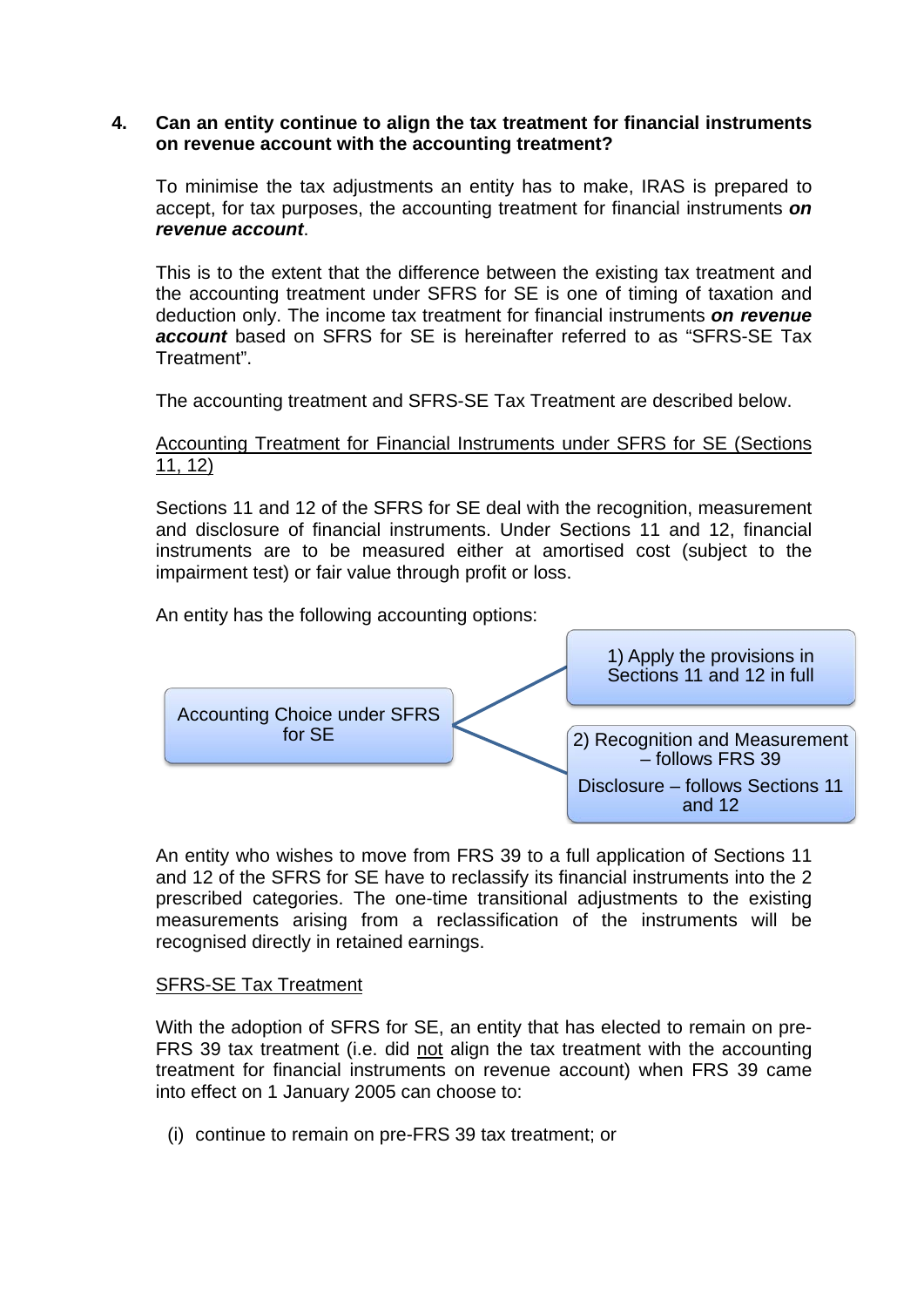(ii) align the tax treatment for financial instruments *on revenue account* with the accounting treatment under SFRS for SE. This may result in tax adjustments (see Tables 2 and 3 below).

On the other hand, an entity that has already moved to the FRS 39 tax treatment has to move to the SFRS-SE Tax Treatment.

In summary, when an entity chooses to prepare its accounts in accordance with SFRS for SE, the tax treatment to be applied will be:



For newly incorporated entities that have prepared their first set of accounts in accordance with SFRS for SE, the default tax treatment will be the SFRS-SE Tax Treatment (i.e. the alignment of tax treatment with the accounting treatment for financial instruments *on revenue account*).

Table 1 below provides a summary of SFRS-SE Tax Treatment. Tables 2 and 3 set out the accounting options for an SE and the consequential tax implications.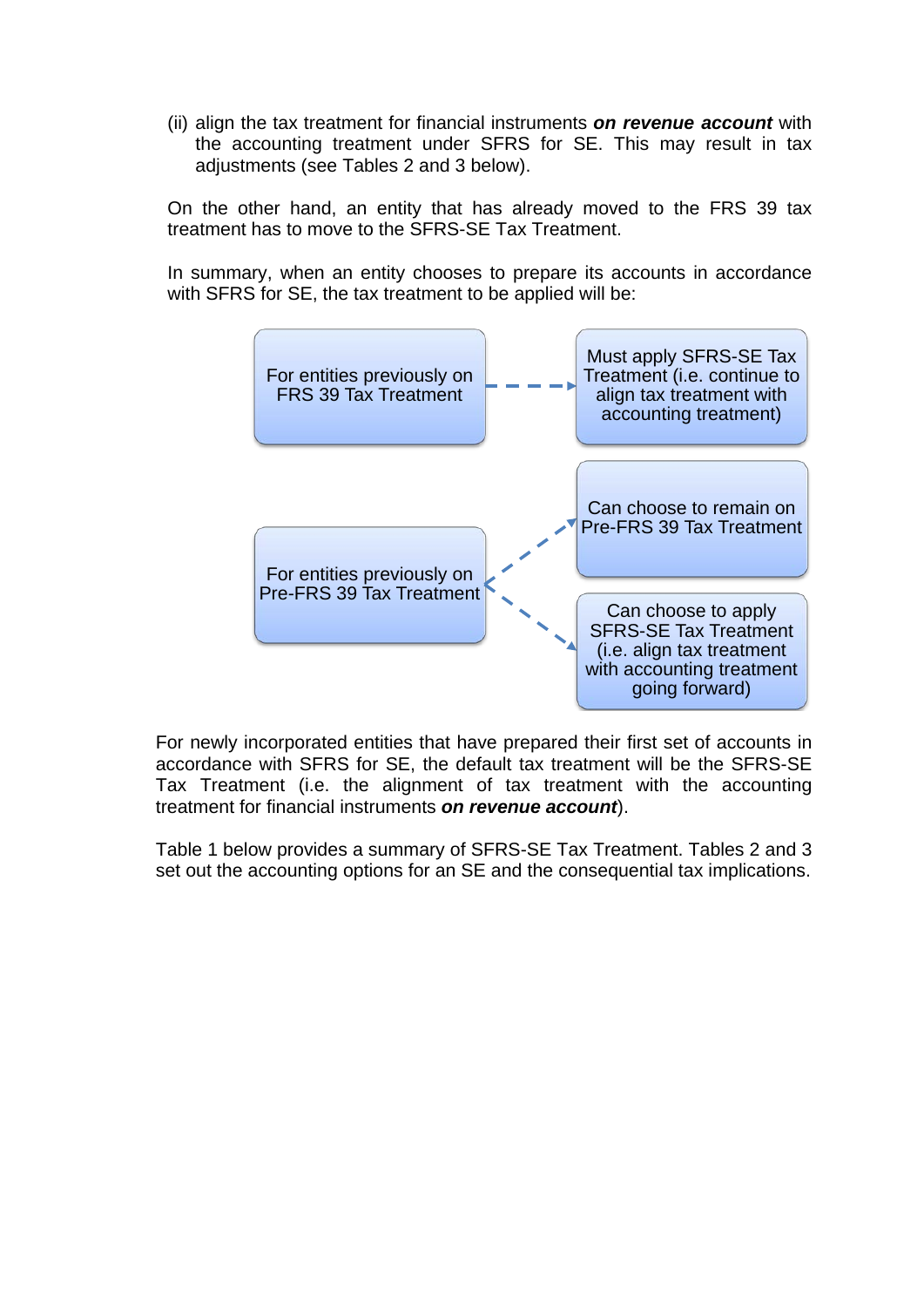<span id="page-4-0"></span>

| Table 1: Summary of SFRS-SE Tax Treatment on the measurement and |  |  |
|------------------------------------------------------------------|--|--|
| recognition of financial instruments                             |  |  |

|                                                                        | <b>Accounting Treatment</b>                                      | <b>SFRS-SE Tax Treatment</b>                             |  |  |
|------------------------------------------------------------------------|------------------------------------------------------------------|----------------------------------------------------------|--|--|
| A) Full Application of Sections 11 and 12                              |                                                                  |                                                          |  |  |
| 1) Measurement                                                         | <b>Basic financial instruments</b>                               | For assets on revenue                                    |  |  |
|                                                                        | To be measured at                                                | <b>account</b> , to adopt the                            |  |  |
|                                                                        | amortised cost using the                                         | accounting treatment, i.e. to                            |  |  |
|                                                                        | effective interest method                                        | tax/allow the interest                                   |  |  |
|                                                                        |                                                                  | income/expense computed                                  |  |  |
|                                                                        | The amortised amount and                                         | using the effective interest                             |  |  |
|                                                                        | discount/premium (using                                          | method                                                   |  |  |
|                                                                        | effective interest method)                                       |                                                          |  |  |
|                                                                        | are reflected as "interest"                                      | For assets on capital                                    |  |  |
|                                                                        | in Profit & Loss at each                                         | account, to tax/allow                                    |  |  |
|                                                                        | year-end                                                         | interest income/expense                                  |  |  |
|                                                                        |                                                                  | based on the contractual                                 |  |  |
|                                                                        |                                                                  | rate, i.e. tax adjustments will                          |  |  |
|                                                                        |                                                                  | be required                                              |  |  |
|                                                                        | Other financial instruments                                      | For assets on revenue                                    |  |  |
|                                                                        | To be measured at fair                                           | <b>account</b> , to adopt the                            |  |  |
|                                                                        | value through profit or loss                                     | accounting treatment and                                 |  |  |
|                                                                        |                                                                  | tax/allow the unrealised                                 |  |  |
|                                                                        | Fair value changes at each                                       | gains/losses                                             |  |  |
|                                                                        | year-end for financial                                           |                                                          |  |  |
|                                                                        | instruments are                                                  | For assets on capital                                    |  |  |
|                                                                        | recognised in Profit & Loss                                      | account, to make tax                                     |  |  |
|                                                                        |                                                                  | adjustments so that the                                  |  |  |
|                                                                        |                                                                  | unrealised gains will not be<br>taxed and the unrealised |  |  |
|                                                                        |                                                                  | losses will not be allowed                               |  |  |
| 2) Impairment                                                          |                                                                  | For assets on revenue                                    |  |  |
|                                                                        | Impairment losses to be<br>recognised in Profit & Loss           | account, to adopt the                                    |  |  |
|                                                                        |                                                                  | accounting treatment, i.e. to                            |  |  |
|                                                                        |                                                                  | allow a deduction for                                    |  |  |
|                                                                        |                                                                  | impairment losses and to tax                             |  |  |
|                                                                        |                                                                  | the reversal amount of                                   |  |  |
|                                                                        |                                                                  | impairment losses with no                                |  |  |
|                                                                        |                                                                  | indexation                                               |  |  |
|                                                                        |                                                                  |                                                          |  |  |
|                                                                        |                                                                  | For assets on capital                                    |  |  |
|                                                                        |                                                                  | account, to disallow any                                 |  |  |
|                                                                        |                                                                  | deduction for impairment                                 |  |  |
|                                                                        |                                                                  | losses                                                   |  |  |
|                                                                        | B) Application of Sections 11 and 12 disclosure requirement only |                                                          |  |  |
| (Recognition and measurement provisions of FRS 39 applied)             |                                                                  |                                                          |  |  |
| The accounting and tax treatments under SFRS for SE<br>Measurement and |                                                                  |                                                          |  |  |
| Recognition                                                            | are the same as that outlined in the FRS 39 E-tax guide          |                                                          |  |  |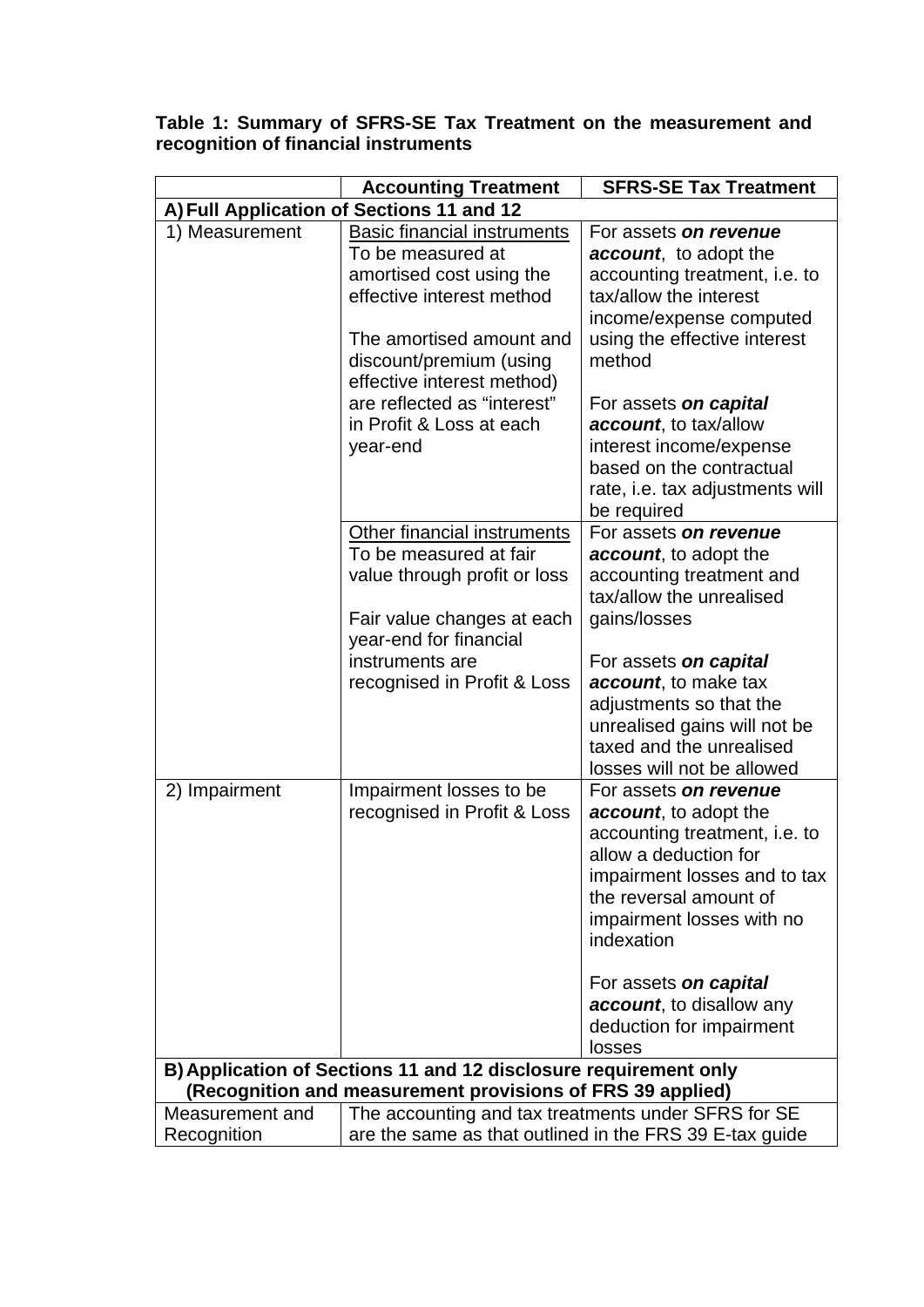<span id="page-5-0"></span>**Table 2: Scenarios and tax implications - For an existing SE that chooses the full application of Sections 11 & 12 of SFRS for SE:**

| <b>Scenario</b> | If the Entity is<br>currently applying<br>the following tax<br>treatment:    | The Entity may<br>apply the following<br>tax treatment after<br>the adoption of<br><b>SFRS for SE:</b>                                                                                        | <b>Adjustments arising</b><br>from the change in<br><b>Financial Reporting</b><br><b>Standards</b>                                                                                                                                                                                                                                                                                                           |
|-----------------|------------------------------------------------------------------------------|-----------------------------------------------------------------------------------------------------------------------------------------------------------------------------------------------|--------------------------------------------------------------------------------------------------------------------------------------------------------------------------------------------------------------------------------------------------------------------------------------------------------------------------------------------------------------------------------------------------------------|
| 1               | Entity has previously<br>elected to remain on<br>pre-FRS 39 tax<br>treatment | Entity chooses to<br>remain on pre-FRS<br>39 tax treatment                                                                                                                                    | No change<br>Entity can continue to<br>apply pre-FRS 39 tax<br>treatment, subject to<br>the conditions<br>specified in<br>paragraph 31 of<br>the FRS 39 E-tax<br>quide                                                                                                                                                                                                                                       |
| $\overline{2}$  | Entity has moved to<br>FRS 39 tax<br>treatment                               | Entity has to apply<br><b>SFRS-SE tax</b><br>treatment                                                                                                                                        | The transitional<br>adjustments<br>recognised in the<br>opening balance of<br>the retained earnings<br>will be taxed or<br>allowed in the first YA<br>that the SFRS-SE tax<br>treatment is applied<br>(i.e. once the entity<br>adopts SFRS for SE<br>for accounting<br>purposes)                                                                                                                             |
| 3               | Entity has previously<br>elected to remain on<br>pre-FRS 39 tax<br>treatment | Entity now elects to<br>move to SFRS-SE<br>tax treatment (i.e.<br>alignment of the tax<br>treatment of<br>financial<br>instruments on<br>revenue account<br>with the accounting<br>treatment) | Once an election is<br>made to align the tax<br>treatment with the<br>accounting treatment,<br>the election is<br>irrevocable. The<br>applicable tax<br>treatment will then<br>follow the accounting<br>standards that the<br>entity has chosen to<br>apply<br>Tax adjustments<br>(including transitional<br>adjustments) arising<br>from the alignment of<br>the tax treatment with<br>accounting treatment |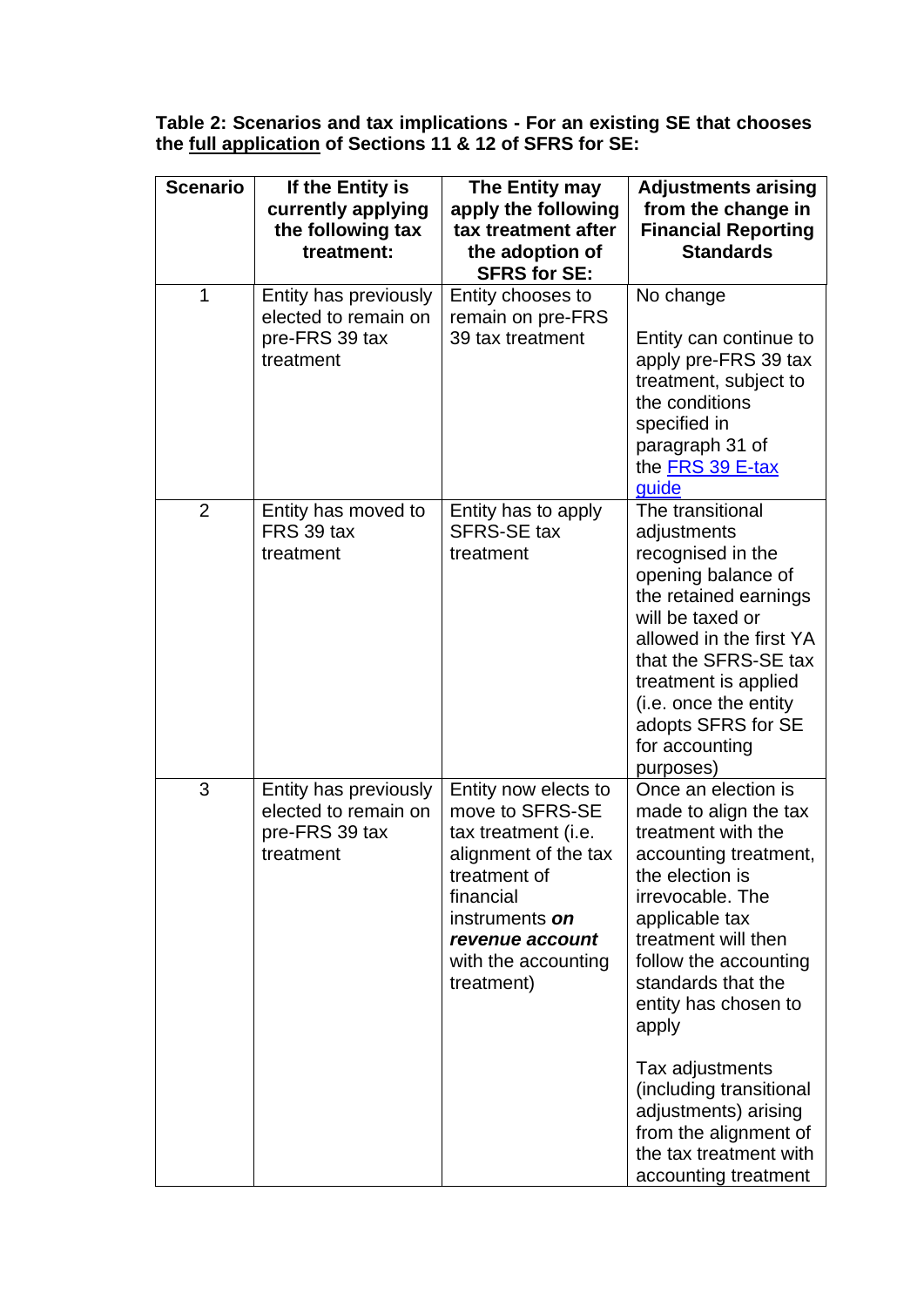|  | have to be made                                                                                                                                                                                         |
|--|---------------------------------------------------------------------------------------------------------------------------------------------------------------------------------------------------------|
|  | The adjustments<br>recognised in the<br>opening balance of<br>retained earnings will<br>be taxed or allowed<br>as a deduction in the<br>first YA that the<br><b>SFRS-SE tax</b><br>treatment is applied |

<span id="page-6-0"></span>**Table 3: Scenarios and tax implications - For an existing SE that chooses to apply the recognition and measurement provisions of FRS 39 and the disclosure requirements in Sections 11 and 12 of SFRS for SE:**

| <b>Scenario</b> | If the Entity is<br>currently applying<br>the following tax<br>treatment:    | The Entity may<br>apply the following<br>tax treatment after<br>the adoption of<br><b>SFRS for SE:</b>                                                                       | <b>Adjustments arising</b><br>from the change in<br><b>Financial Reporting</b><br><b>Standards</b>                                                                                                                                      |
|-----------------|------------------------------------------------------------------------------|------------------------------------------------------------------------------------------------------------------------------------------------------------------------------|-----------------------------------------------------------------------------------------------------------------------------------------------------------------------------------------------------------------------------------------|
| 1               | Entity has previously<br>elected to remain on<br>pre-FRS 39 tax<br>treatment | Entity chooses to<br>remain on pre-FRS<br>tax treatment                                                                                                                      | No change<br>Entity can continue to<br>apply pre-FRS tax<br>treatment, subject to<br>the conditions stated<br>in paragraph 31 of<br>the FRS 39 e-Tax<br><b>Guide</b>                                                                    |
| $\overline{2}$  | Entity has moved to<br>FRS 39 tax<br>treatment                               | Entity has to apply<br><b>SFRS-SE tax</b><br>treatment                                                                                                                       | No change<br>FRS 39 tax treatment<br>will continue to apply<br>for financial<br>instruments on<br>revenue account as<br>the recognition and<br>measurement of<br>financial instruments<br>will still follow the<br>provisions of FRS 39 |
| 3               | Entity has previously<br>elected to remain on<br>pre-FRS 39 tax<br>treatment | Entity now elects to<br>move to SFRS-SE<br>tax treatment (i.e.<br>alignment of the tax<br>treatment of financial<br>instruments on<br>revenue account<br>with the accounting | Once an election is<br>made to align the tax<br>treatment with the<br>accounting treatment,<br>the election is<br>irrevocable. The<br>applicable tax<br>treatment will then                                                             |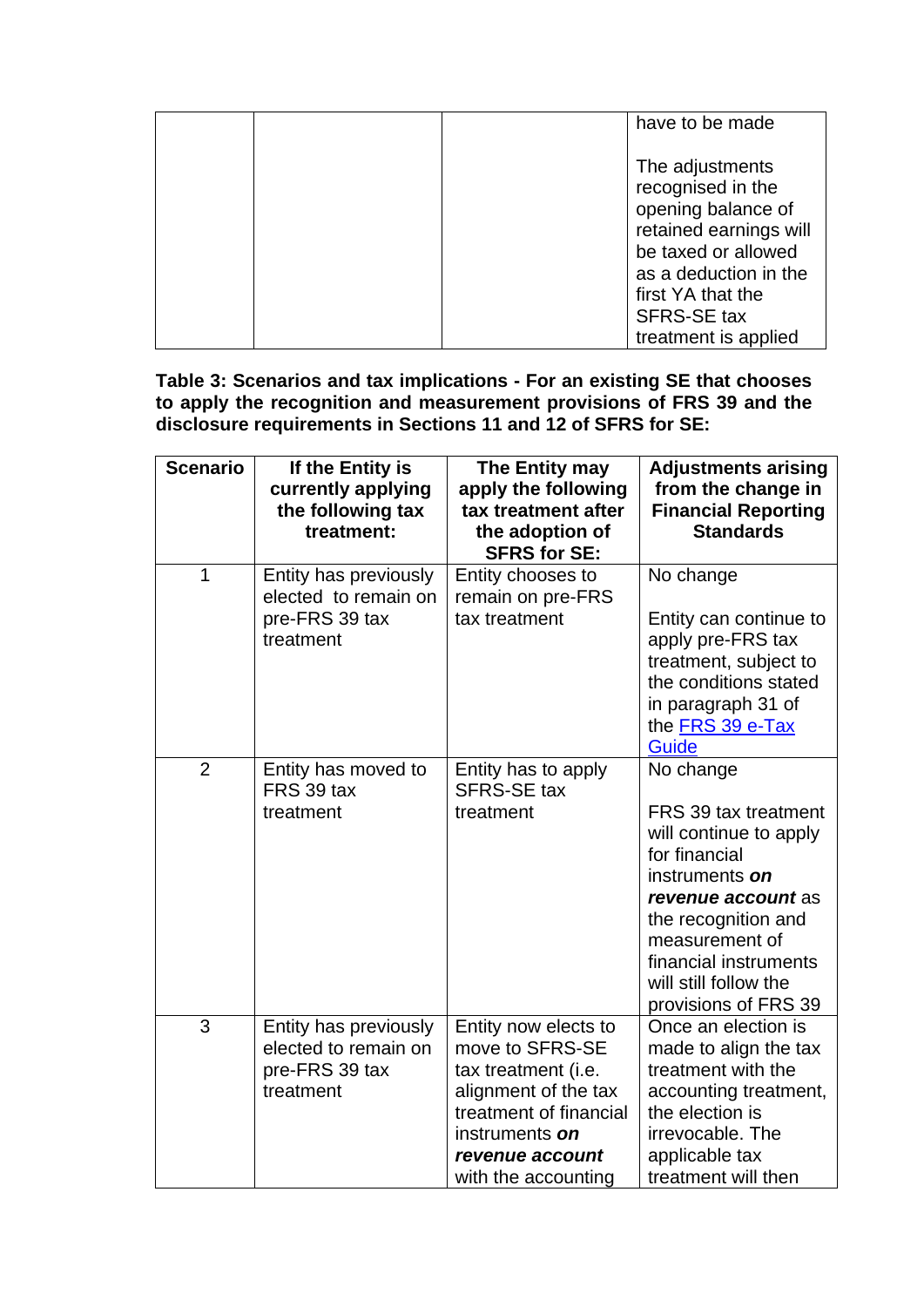|  | treatment) | follow the accounting<br>standards that the<br>entity has chosen to<br>apply                                                                                                                            |
|--|------------|---------------------------------------------------------------------------------------------------------------------------------------------------------------------------------------------------------|
|  |            | Tax adjustments<br>(including transitional<br>adjustments) arising<br>from the alignment of<br>the tax treatment with<br>accounting treatment<br>have to be made                                        |
|  |            | The adjustments<br>recognised in the<br>opening balance of<br>retained earnings will<br>be taxed or allowed<br>as a deduction in the<br>first YA that the<br><b>SFRS-SE tax</b><br>treatment is applied |

### <span id="page-7-0"></span>**5. Can a newly incorporated entity that has prepared its first set of accounts in accordance with SFRS for SE choose not to apply the SFRS-SE Tax Treatment?**

Yes. The entity must make an election in writing, at the time of submitting the tax return for its first YA, that it wishes to apply the pre-FRS 39 tax treatment. It may choose to move to the SFRS-SE tax treatment at any time thereafter.

## <span id="page-7-1"></span>**6. When must the election to move to SFRS-SE Tax Treatment be made?**

An entity that has previously opted out of the FRS 39 tax treatment or the SFRS-SE Tax Treatment as the case may be, must make the election in writing at the time of submitting its tax return for the first YA that it wishes to move to the SFRS-SE Tax Treatment. Once an election is made to align the tax treatment with the accounting treatment, the election is irrevocable. The applicable tax treatment will then follow the accounting standards that the entity has chosen to apply.

### <span id="page-7-2"></span>**7. What happens if an entity that is applying the SFRS for SE fails to satisfy the prescribed threshold criteria for two consecutive years?**

If an entity that is applying the SFRS for SE fails to satisfy the prescribed threshold criteria for two consecutive years, it would have to switch to the full SFRS. If this entity has previously elected to align the tax treatment for its financial instruments on revenue account with the accounting treatment (i.e. has elected to apply the SFRS-SE Tax Treatment), upon the switch to the full SFRS, it will have to apply the FRS 39 Tax Treatment.